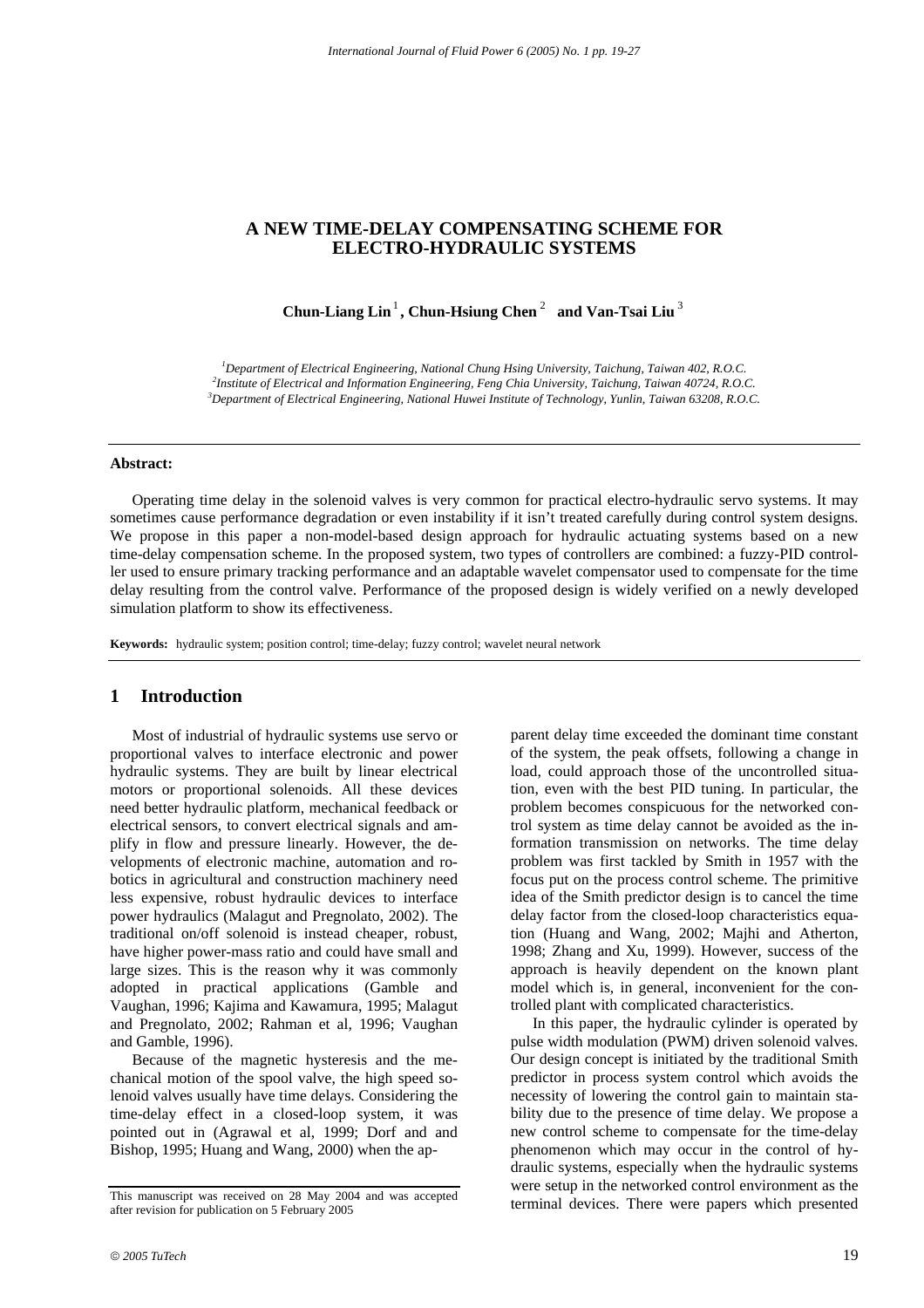strategies of auto-tuning PID controller based on the dynamic neural network to construct a Smith predictor (Cominos and Munro, 2002; Yonghong and Keyser, 1994; Zhang et al, 1996). However, in the current stage, the fuzzy logic-based control designs are still superior from either the viewpoint of reliability or implementability, especially for industrial applications. Our objective here is to develop a non-model-based control design methodology which ensures positioning accuracy while there were time delays and modeling uncertainties. A fuzzy-PID-PWM controller is used to provide primarily tracking control operations. Although a recurrent neural network can also identify the nonlinear plant due to their capability of mapping arbitrary continuous nonlinearities, the slow convergence is a serious issue (Yonghong and Keyser, 1994). To be more responsive for hydraulic systems, the basis function of neural network must react to the violent variation fast enough. A wavelet basis function neural network compensator is thus applied here as a time-delay compensator. Recently, Wavelet basis function networks were used for adaptive control and nonlinear systems (Daubechise, 1990; Jinhua and Ho, 1999; Mallet, 1984; Zhang et al, 1995). The efficacy of this type of network incorporated with the Smith predictor offers satisfactory time-delay compensation for the complicated plant. Furthermore, the proposed approach can, to some extent, offer the effect of disturbance rejection. Extensive studies presented here confirm effectiveness and feasibility of the proposed approach. Performance robustness of the hydraulic control system is examined as well.

#### **2 Hydraulic System Modelling**

A hydraulic system under consideration consists of the fluid supply unit and actuator, see the hydraulic cylinder shown in Fig. 1 (MATLAB, 1998). The actuator consists of a cylinder and a PWM hydraulic valve where  $p_s$  is supply pressure,  $Q$  is the oil flow directed from the valve to the actuator,  $p_c$  is control pressure, *y* is piston position,  $A_p$  is piston areas of the hydraulic cylinder,  $K_{sp}$  is spring rate. The PWM duty cycle is used for which the valve supplies oil to the control pressure. The pulse duty cycle shows the ratio of input signal pulse width to pulse cycle. The frequency of modulation is limited by the operating speed of the valve. To achieve acceptable control, the valve must be cycled very fast. Then, the valve vents  $p_c$  to exhaust. The oil flow *Q* controls  $p_c$ , which develops an actuating force against the piston. This forces the spring-loaded piston to its position *y* to track the reference input  $r_{\text{in}}$ .

Figure 2 shows the cross-sectional view of a typical solenoid valve. The solenoid is a pull-type device that pulls the armature into the coil when the coil is energized, thus shifting the ball of the valve. The armature and pole come together and the pressure force shuttles the ball to open the supply port and block the exhaust port. If there is no current, the internal spring forces the armature and ball to the right against the hydraulic force.



**Fig. 1:** *Hydraulic mechanism* 



**Fig. 2:** *Theoretically modeled hydraulic system* 

For the magnetic circuit we assume that leakage flux is negligible. The flux is determined by

$$
\dot{\phi} = \frac{v_{\text{sol}} - iR}{N} \tag{1}
$$

where  $\phi$  is flux,  $v_{\text{sol}}$  is solenoid voltage, *i* is current, *R* is winding resistance and *N* is number of winding turns. The magnetomotive force required to develop this flux is broken up into components for the steel and the air gap. The magnetic circuit is characterized by

$$
MMF = H_{\text{air}}g + H_{\text{steel}}L_{\text{steel}}
$$
 (2)

where *MMF* is magnetomotive force, *H* is magnetic field intensity,  $g$  is length of air gap and  $L_{\text{steel}}$ is magnetic circuit length in steel. Within the steel, the flux density  $B$  is a nonlinear function of  $H$ , dependent upon the material properties. The cross-sectional area *A* at air gap relates  $\phi$  and *B* at the air gap, applies uniformly for the steel path.

$$
B = \frac{\phi}{A} = f(H_{\text{steel}}) = \mu_0 H_{\text{air}} \tag{3}
$$

where  $\mu_0$  is permeability of air. The electromechanical force  $F_e$  is determined by

$$
F_{\rm e} = \frac{1}{2\mu_0} B^2 A
$$

The current  $i$  is given by

$$
i=\frac{MMF}{N}
$$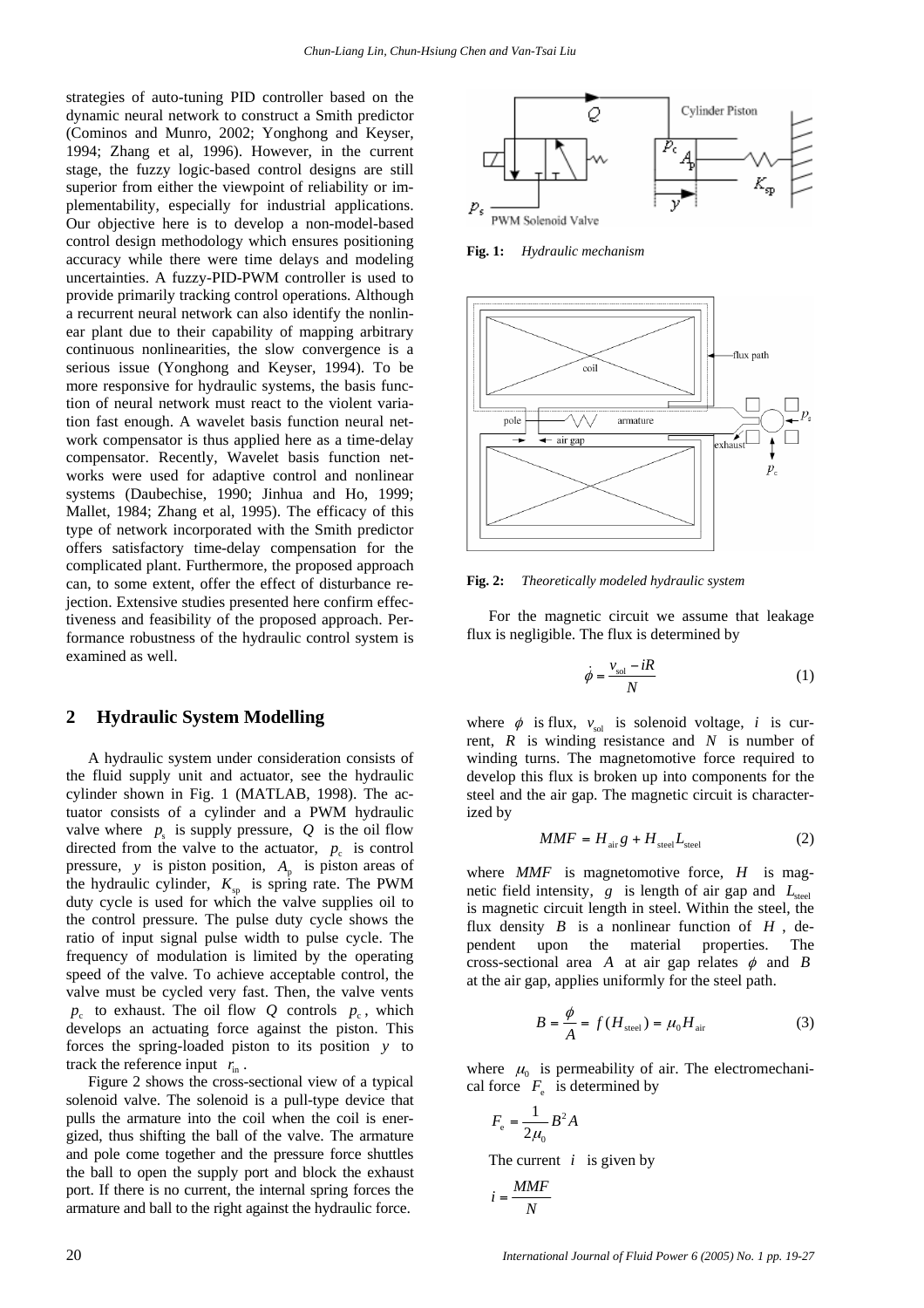The hydraulic electrovalve, made mainly by solenoid and valve ball, is characterized by the typical relationship of mechanical dynamics:

$$
m\ddot{x} + K_{s}x + C_{v}\dot{x} = F_{e} + A_{0}p_{s}
$$
 (4)

where *x* is armature position, *m* is mass,  $A_0$  is supply orifice area,  $p_s$  is supply pressure,  $K_s$  is spring rate and  $C_v$  is damping rate. If there is no current, the inner spring forces the armature and ball to the right against the hydraulic force. It obstructs the supply pressure  $p_s$ , and opens a path from the pressure to exhaust.

The oil flow directed from the valve to the actuator *Q* is the inlet flow less the outlet flow:

$$
Q = Q_{\rm i} - Q_{\rm o} \tag{5}
$$

where

$$
Q_{\rm i} = \begin{cases} K_0 A_0 \operatorname{sgn}(p_{\rm s} - p_{\rm c}) \sqrt{|p_{\rm s} - p_{\rm c}|}, \ x > 0 \\ 0, \ x = 0 \end{cases}
$$

$$
Q_{\rm o} = \begin{cases} K_0 A_0 \sqrt{p_{\rm c}}, \ x < d \\ 0, \ x = d \end{cases}
$$

in which  $p_c$  is control pressure,  $K_0$  is flow coefficient and *d* is ball travel.

The actuator moves the piston against a spring as a function of the control pressure developed behind it. Assuming negligible leakage, the actuator's motion equation is

$$
\dot{p}_{c} = \frac{\beta_{f}}{V} (Q - \dot{y}A_{p})
$$
\n
$$
M_{p} \ddot{y} = p_{c} A_{p} - K_{sp} y
$$
\n(6)

where  $\beta_f$  is fluid bulk modulus, *V* is fluid volume, *y* is piston position,  $A_p$  is area of piston,  $M_p$  is net actuator mass and  $K_{\rm sp}$  is spring rate.

#### **3 Tracking Control Design**

The class of PID controllers is most widely used in industry due to its simple structure and easy of design. Therefore, good control techniques and algorithms for tuning the PID control gains are particularly important in industrial control systems. However, traditional control techniques and algorithms for tuning the PID gains are operated off-line and hence they are unable to adapt to plant or environment variations.

A fuzzy control system is a real-time expert system, implementing a part of process engineer's expert, preserves the simple control structure and doesn't demand the mathematical modeling knowledge. This motivates a fuzzy-PID control scheme described in the follows.

Conventional PID controllers need to regulate three variables, i.e. proportional, integral and derivative gains. It is usually desirable in practice to design a controller by using only the error and error change rate as its inputs to simplify the design work so that it will have the fine characteristics of a PID controller. A modified PID control scheme is proposed which preserves advantages of the traditional PID controller:

$$
u = \alpha (K_1 e + K_2 s e) + \frac{1}{s} \beta (K_1 e + K_2 s e)
$$
  
=  $(k_P + k_I \frac{1}{s} + k_D s)e$  (7)

where

 $k_{\rm p} = \alpha K_1 + \beta K_2, k_{\rm I} = \beta K_1, k_{\rm p} = \alpha K_2$ 

The two parameters  $\alpha > 0$  and  $\beta > 0$  are viewed as the weighting factor while choosing for the controller's type.

In the present control scheme, the fuzzy-PID controller is used to regulate the duty cycle. Therefore, Eq. 7 is actually replaced by the following control law:

duty\_cycle = 
$$
\alpha \left[ u'(e, \dot{e}) + \kappa \int u'(e, \dot{e}) dt \right]
$$
 (8)

where  $u' = K_1 e + K_2 \dot{e}$  is the PD control command,  $\kappa = \beta/\alpha$ ,  $e = r_{in} - y$ , i.e. the fuzzy-PID controller is applied to modulate the duty cycle. The solenoid driving circuit uses the computed duty cycle to generate the PWM waveform. Then the solenoid voltage is applied in order to achieve the desired current, force and valve flow.

For the convenience of design set  $\kappa$  in Eq. 8 to be constant. It is usually desirable in practice to design a controller by using only the error and error change rate as its inputs. The fuzzy logic system is used to infer the variables  $u'$  and  $\alpha$ . The first output  $u'$  is control command, and the second output is used to tune the parameter  $\alpha$ . Increasing  $\alpha$  is equivalent to speed up the transient response of the fuzzy-PID controller. The linguistic values are expressed by linguistic sets as shown in Fig. 3. A rule table analogous to the standard PD-type rule table is constructed in Table 1.



**Fig. 3:** *Membership functions for the (a) the tracking error e*, (b) tracking error rate  $\dot{e}$ , (c) control command  $u'$ , and (d) tuning gain  $\alpha$ 

From the above-mentioned inference, the fuzzy rule table can be divided in three groups: In Groups 1 and 3, the difference between position output and reference input is big, and control commands are intended to speed up the approach to the reference position. In Group 2, the difference is small or zero, and control commands are set to be small or close to zero and are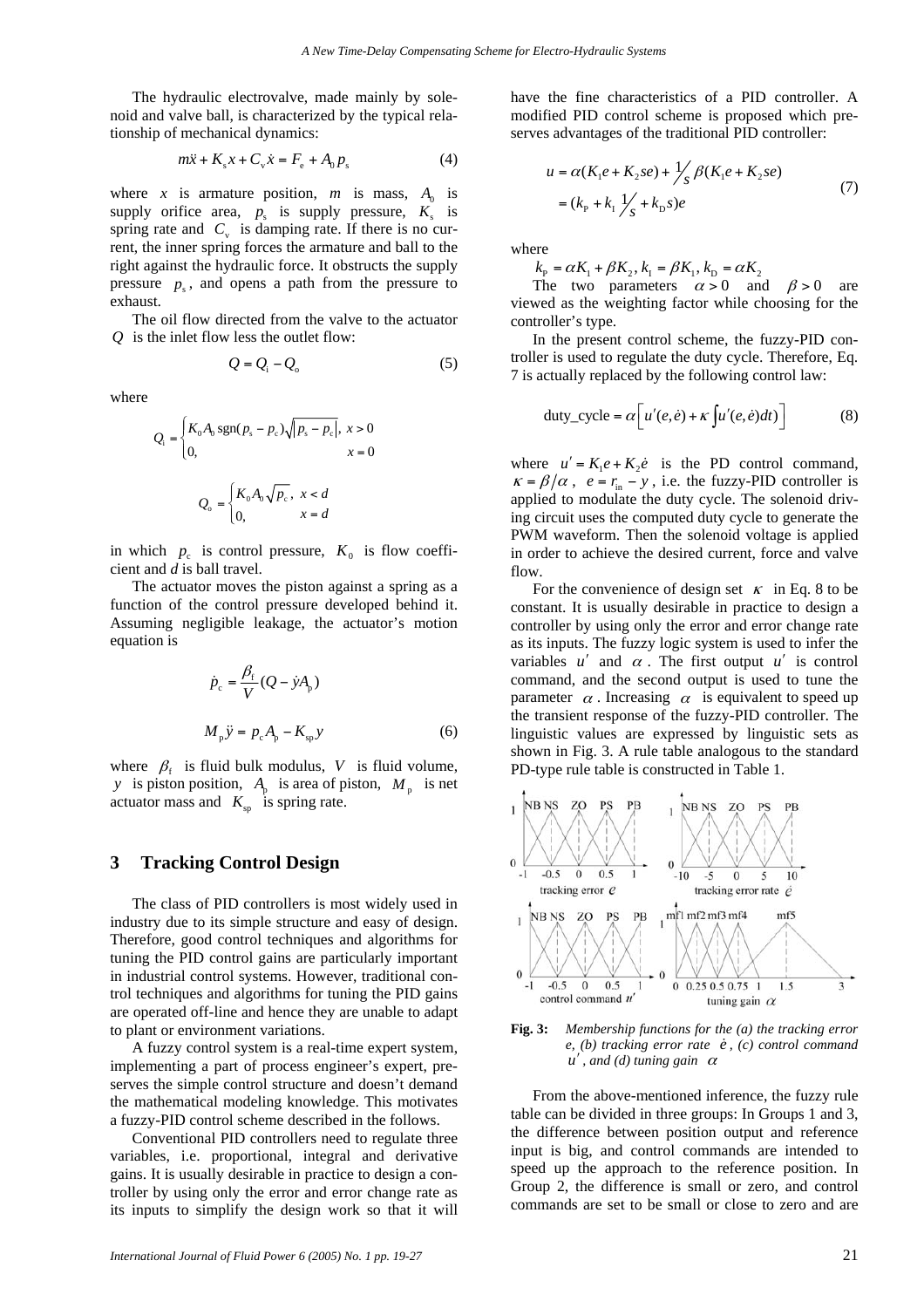intended to correct small deviations from the reference position. The control scheme is managed to keep the difference between the controlled output and desired setpoint as small as possible.

It should be particularly emphasized that the previous mathematical model describing for the dynamic behavior of the hydraulic system is used for the simulation purpose alone. As it will be seen from the subsequent development that the present approach is not model based, the model information required is the valve delay time, however, its value can be experimentally measure or provided by the manufactory.

#### **4 Time-Delay Compensation**

A Smith predictor is a useful technique for better control of process systems with delay times. Suppose that the time-delay plant  $G_n(s)$  containing the delay factor  $e^{-\tau s}$  is described by

$$
G_{\mathsf{p}}(s) = G(s)e^{-\tau s} \tag{8}
$$

The compensation network applied to reduce the influence of the delay time is shown in Fig. 4. For the closed-loop system, we get

$$
\frac{Y(s)}{Y_r(s)} = \frac{G_c(s)G_p(s)}{1 + G_c(s)G_p(s) + G_c(s)G_s(s) - G_c(s)G_s(s)e^{-rs}}
$$
(10)

where  $G<sub>s</sub>(s)$  is the time-delay compensator. If  $\tau$ and  $G(s)$  are known precisely and  $G<sub>s</sub>(s)$  is precisely chosen to be  $G(s)$  then Eq. 10 simplifies to

$$
\frac{Y(s)}{Y_r(s)} = \frac{G_c(s)G(s)e^{-rs}}{1+G_c(s)G(s)}
$$
(11)



**Fig. 4:** *Conventional control system with time-delay compensation* 

Clearly, the closed-loop stability won't be influenced by the time-delay effect. However, a major drawback of this scheme is that it cannot be applied to compensate for nonlinear systems or systems that aren't exactly modeled. Since a neural network can tune the connecting weights via a learning process to export ideal control signals, it could be applied to replace the predictor and resolve the problem. Due to similarity between wavelet decomposition and neural networks, combining wavelets with neural networks can hopefully remedy the weakness of each other. Because wavelet transformation has the ability of representing a function and revealing the properties of the function in the localized regions, the wavelet neural network could adjust the area by choosing the scale parameter and shift parameter. For the fast training of wavelet neural network, it is extremely suitable to identify the nonlinear systems.

To proceed, let us briefly introduce the structure of a wavelet neural network (WNN). The hidden layer performs nonlinear transformation via the activation function of each unit of the layer. And the function  $\psi_{ab}(x)$ is the compact supported non-orthogonal function.

A wavelet transform *W* with respect to the function  $f(x)$  can be mathematically expressed as (Daubechise, 1990; Jinhua and Ho, 1999; Mallet, 1984)

$$
Wf = |a|^{-\frac{1}{2}} \int_{-\infty}^{\infty} f(x)\psi(\frac{x-b}{a})dx = \langle f(x), \psi_{ab}(x) \rangle \tag{12}
$$

where *a* and *b* are, respectively, the dilation and translation factors, and

$$
\psi_{ab}(x) = |a|^{-\frac{1}{2}} \psi(\frac{x-b}{a})
$$
\n(13)

The fundamental waveform of the wavelet function is called Mexican Hat, which was derived from the second derivative of Gaussian function  $e^{-x^2/2}$ . The function has excellent localization in time and frequency. The basis chosen here is simple and appropriate for industry control. If *a* and *b* are discrete numbers then this is called the discrete wavelet transform. It is convenient for choosing  $a = 2^{-i}$ ,  $b = aj$ ,  $i$  and  $j \in \mathbb{Z}$  then

$$
Wf_{ij} = 2^{\frac{i}{2}} \int f(x)\psi(2^ix - j)dx = \langle f(x), \psi_{ij}(x) \rangle \tag{14}
$$

where  $\psi_{ij}(x) = 2^2 \psi(2^i x - j)$  $\psi_{ii}(x) = 2^{\frac{i}{2}} \psi(2^i x - j)$ .

The wavelet series expansion of  $f(x)$  can be expressed as

$$
f(x) = \sum_{i} \sum_{j} \theta_{ij} \psi_{ij}(x) \tag{15}
$$

where  $\theta_{ij} = \int_{-\infty}^{\infty} f(x) \psi_{ij}(x) dx = \langle f(x), \psi_{ij}(x) \rangle$ . In the-<br>ory, we could use the following wavelet function neural network to approximate a function  $f(x)$  with arbitrary accuracy:

$$
\hat{f}(x,\theta) = \sum_{i=M_1}^{M_m} \sum_{j=N_1}^{N_n} \theta_j \psi_{ij}(x) = \theta^T W(x)
$$
\n(16)

where  $M_m$ ,  $N_n \in \mathbb{Z}$ . The degree of approximation accuracy depends on the values of  $M_m$  and  $N_n$  chosen. Based on the Smith predictor, a WNN is used as a modified time-delay compensator, see Fig. 5. For the positioning control problem, we define the predicted position error as  $\tilde{e}(t_k) = y(t_k) - \hat{y}(t_k)$  with  $t_k = kT$ and *T* being the sampling period. We seek to determine the WNN as follows

$$
NN_1(x, \theta_1) = \sum_{i=M_1}^{M_m} \sum_{j=N_1}^{N_n} \theta_{ij} \psi_{ij} (c^T x) = \theta_1^T W_1 (c^T x)
$$
 (17)

where  $x(t_k) = \begin{bmatrix} u(t_k) & y(t_k) & y(t_{k-1}) & \cdots & y(t_{k-m}) \end{bmatrix}^T$  so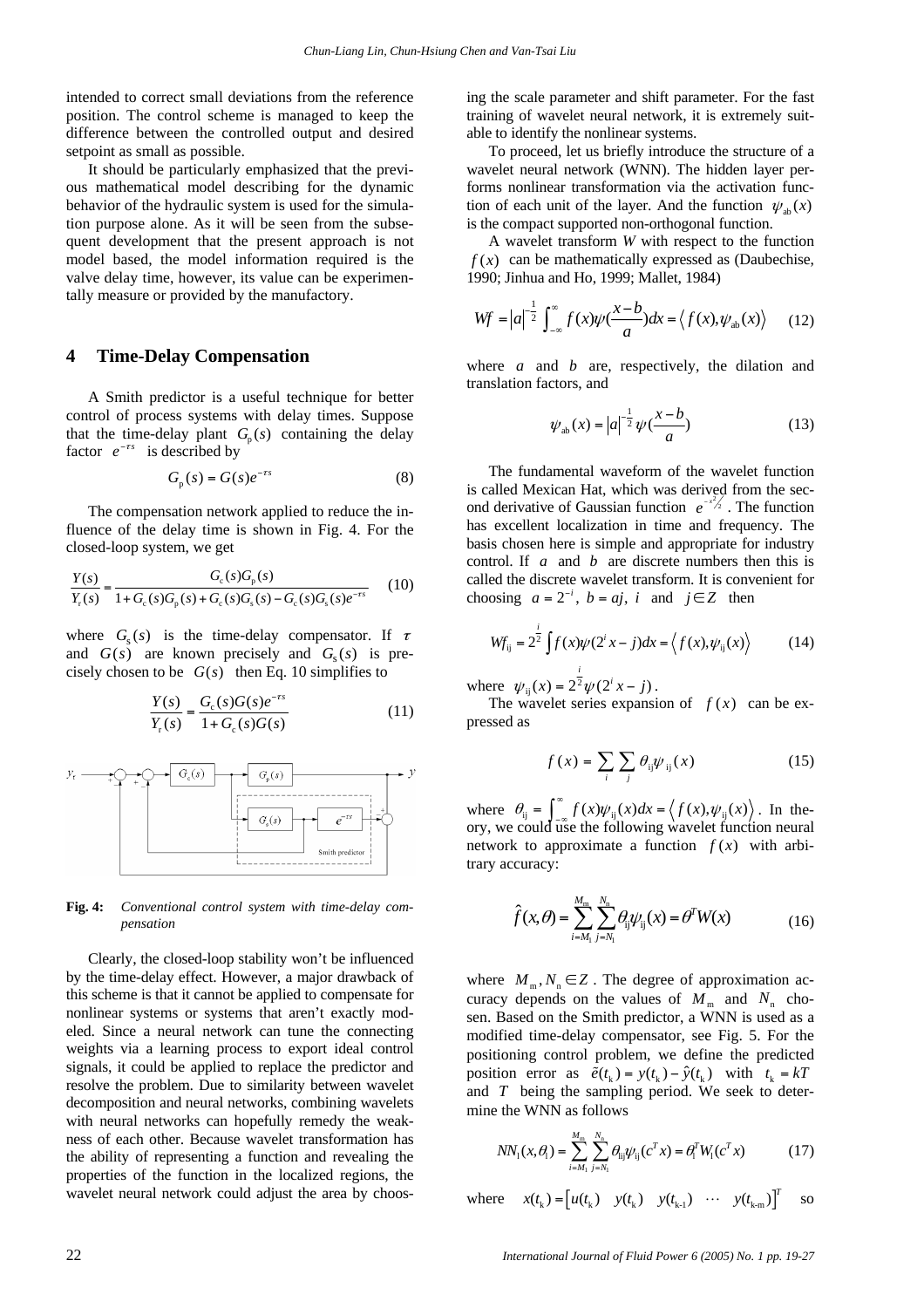that the instantaneous error cost  $E(t_k) = 0.5\tilde{e}^2(t_k)$ is minimized with respect to the network parameter vector  $\theta_1$ . It has been well known that if the network structure is sufficiently large, the activation function can approximate any continuous function within an arbitrary accuracy, i.e.

$$
\lim_{M_i, N_j \to \infty} E_{M_i, N_j}^{\theta_i} = 0 \tag{18}
$$

where

$$
\sum_{i=1}^{m} \sum_{j=1}^{n} E_{M_i, N_j}^{\theta_i} = \frac{1}{2} \int_0^1 \dots \int_0^1 [f(x) - \hat{f}(x)]^2 dx \tag{19}
$$

To determine the adjustable weights  $\theta_1$ , the gradient algorithm and chain rule are adopted:

$$
\Delta \theta_{\rm l}(t_{\rm k}) = -\eta \tilde{e}(t_{\rm k}) \frac{\partial \tilde{e}(t_{\rm k})}{\partial \theta_{\rm l}(t_{\rm k})} \eqno(20)
$$

where  $\Delta \theta_1(t_k) = \theta_1(t_{k+1}) - \theta_1(t_k)$  and

$$
\frac{\partial \tilde{e}(t_k)}{\partial \theta_l(t_k)} = \frac{\partial \left[ y(t_k) - \hat{y}(t_k) \right]}{\partial \theta_l(t_k)} \n= \frac{-1}{1 + P(t_k)} \left( P(t_k) \frac{\partial u_N(t_k)}{\partial \theta_l(t_k)} + \frac{\partial \hat{y}(t_k - \tau)}{\partial \theta_l(t_k)} \right) \n= \frac{-1}{1 + P(t_k)} \left( P(t_k) W_1(c^T x(t_k)) + W_1(c^T x(t_{k-N})) \right)
$$

in which 
$$
P(t_k) = \frac{\partial y(t_k)}{\partial u_c(t_k)} \frac{\partial u_c(t_k)}{\partial e(t_k)},
$$

 $e(t_{k}) = y_{r}(t_{k}) - \tilde{e}(t_{k}) - u_{N}(x(t_{k}), \theta_{1}(t_{k}))$  with  $u_N(x, \theta_1) = NN_1(x, \theta_1)$ ;  $\tau = NT$ , *N* is an integer constant;  $\eta$  is the learning rate satisfying  $0 < \eta < 1$ . For the WNN, the PWM signal  $u_p(t_i)$  and the measured cylinder position  $y(t_i)$ ,  $i = k, k-1,...k-m$ , are used as the input variables.



**Fig. 5:** *Proposed control scheme* 



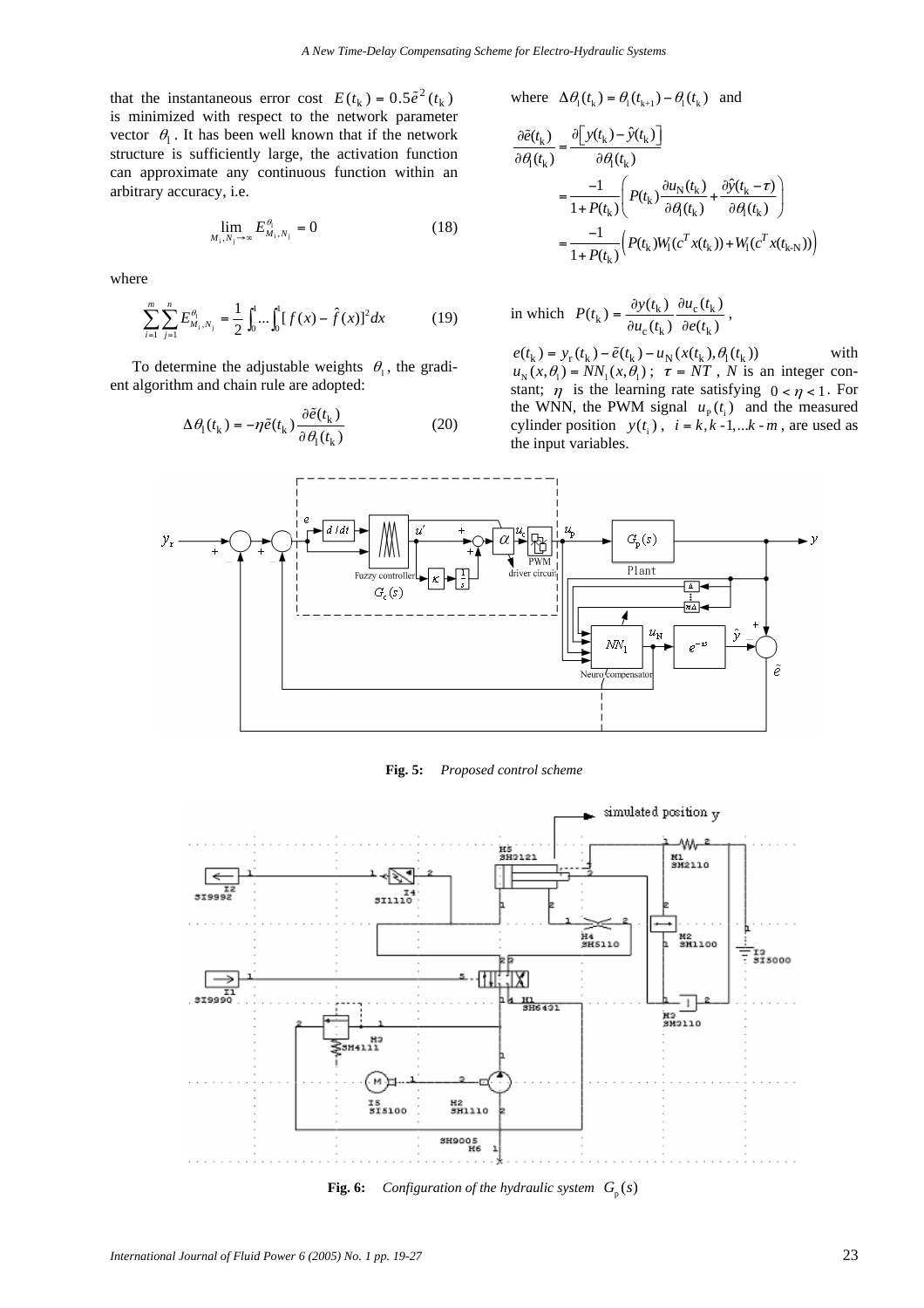The proposed control scheme not only compensates for delay-time but also contributes to the robustness of tracking performance. Referring to Eq. 10, the wavelet compensator first adaptively adjusts its weights to provide the best cancellation to the perturbed plant. With reference to Eq. 11, we can know that tracking performance is further dominated by the fuzzy-PID controller. Embedded with the versatile characteristics, the compensator ensures satisfactory stability and performance of the hydraulic control system.

#### **5 Demonstration and Verification**

The schematic diagram for the hydraulic system  $G<sub>n</sub>(s)$  in Fig. 5 is realized in Fig. 6, in which I1 is the generated PWM signal, I2 is the measured pressure signal, I3 is the ground reference, I4 is the sensor, I5 is the motor, H1 is a four-way two-position solenoid valve, H2 is the pump, H3 is the relief valve, H4 is the flow valve, H5 is a linear double-acting cylinder, H6 is a tank, M1, M2 and M3 indicate, respectively, the load, spring and damper. To initiate the operation of the system, the pump speed went from zero to 1800 rpm for a step function. The performance and effectiveness of our proposed design scheme are fully confirmed in this newly developed simulation platform.

For the convenience of checking feasibility of the presented design, the reference input  $r_{\text{in}}$  was set to be a unit step command. Performance of the primary design with no time-delay compensation was first examined. The controlled system was required to respond to the step input with rise time less than 0.5 sec and 2% settling time less than 2 sec, less than 3% overshoot and zero steady state error. The goal was achieved by adjusting membership functions and fuzzy control rules in the fuzzy PID control design. Figure 7 shows the normalized transient response of the proposed PWM electro-hydraulic servo control system without time delay. The PWM carrier signal is displayed in Fig. 8. These show that the resulting response meets the specifications.



**Fig. 7:** *Positioning response to the step input* 



**Fig. 8:** *Generated PWM carrier signal of the fuzzy-PID controller* 



**Fig. 9:** *Effect of WNN compensation for the delay time*   $\tau = 0.1$  *sec (dashed and solid lines represent, respectively, transient responses without (only with fuzzy-PID control) and with time-delay compensation)* 

Next consider time-delay effect of the control valve and its influence to the closed-loop response. Figure 9 shows that tracking performance of the system without time-delay compensation may deviate from the desired steady state when the delay time  $\tau$  exceeds 0.1 sec. It's also found that if one intentionally increases the value of  $\tau$ , the response may even gradually diverge. The phenomenon goes conspicuously when the delay time becomes larger. If there is no time-delay compensation, the dashed line in the figure shows that the settling time (2%) is 7.3 sec, and the overshoot reaches 15%. This confirms assertion described in Section IV that explicit time delay may lower the phase margin and degrade the system performance. The system with the time-delay compensator does improve transient responses. For hydraulic control systems, the delay time up to 1 sec is practically unrealistic. However, if the hydraulic system is connected with a remote controller via internet or intranet, the situation would probably be occurred. Under the situation, the time delay effect should be taken into serious consideration.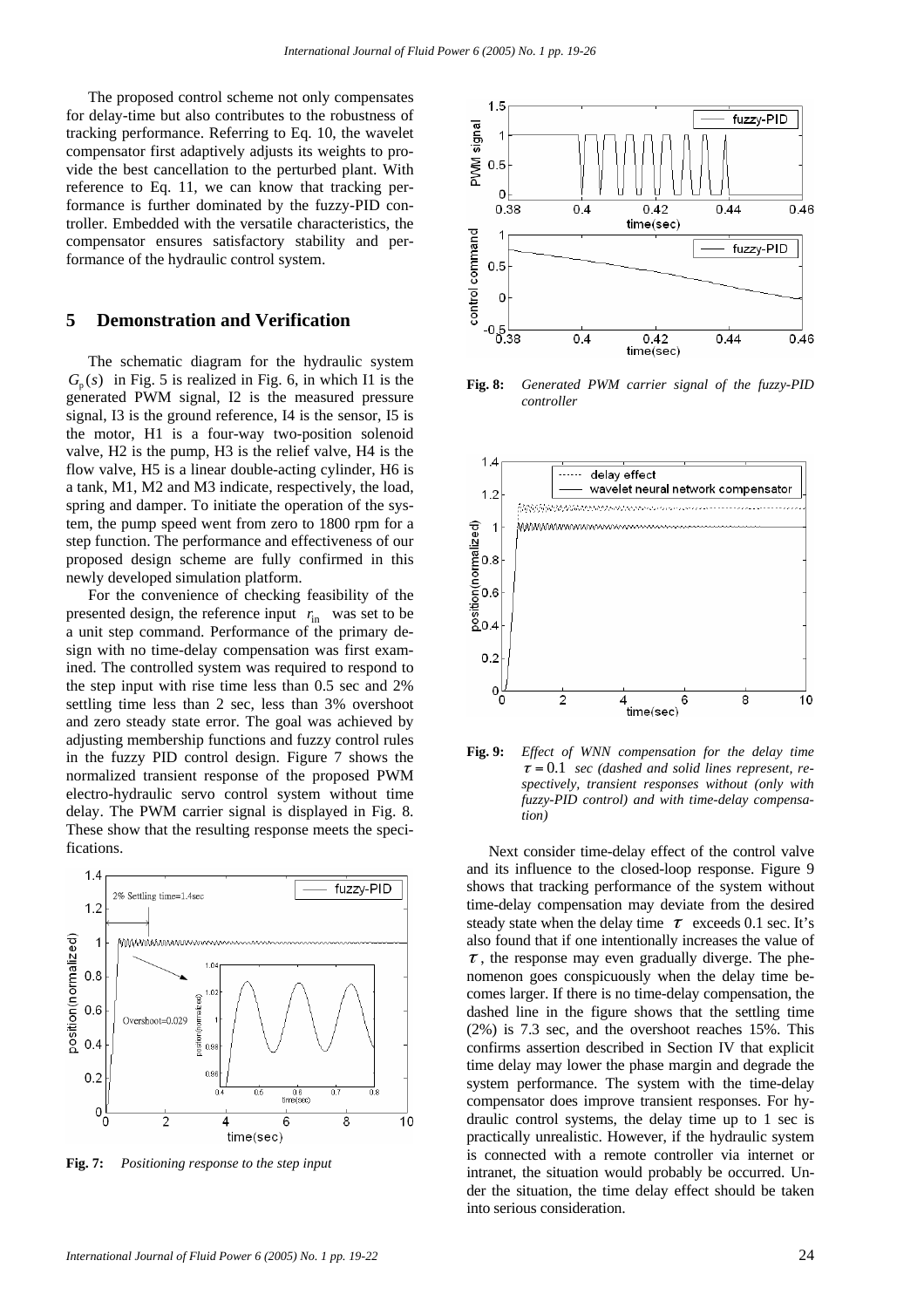

**Fig. 10:** *Transient responses of the closed-loop system with different loads and without WNN compensation* 



**Fig. 11:** *Test of performance robustness for the closed-loop system with WNN compensation* 

We proceed to examine performance robustness of our proposed feedback control scheme. Figures 10 and 11 show transient responses of the closed-loop system with different loads ( $M_p = 1.0$  kg,  $0.5M_p$ , and 1.5 $M<sub>p</sub>$ ). Figure 12(a) shows velocity versus the LuGre friction with and without the fuzzy-PID controller, and Fig. 12(b) shows velocity versus friction with and without wavelet neural compensator. Because of the stribeck region, the curve of LuGre model is nonlinear without using the fuzzy-PID controller and wavelet neural compensator. Simulations have shown that the fuzzy-PID controller and wavelet neural compensator linearize the curve of velocity versus LuGre friction. These further demonstrate superiority of the present design.



**Fig. 12a:** *Velocity versus LuGre friction (a) with and without fuzzy-PID control* 



**Fig. 12b:** *Velocity versus LuGre friction (b) with and without WNN compensation* 

#### **6 Conclusions**

An effective time-delay compensator design for the PWM electro-hydraulic servomechanism is proposed. An integrated fuzzy-neuro control scheme is constructed in which a modified fuzzy-PID controller is adopted to ensure tracking performance and a WNN is proposed to compensate for the time-delay effect in the solenoid valve to avoid performance degradation and probable instability. It is shown that the incorporated adaptable neural network ensures performance robustness while there are physical variations.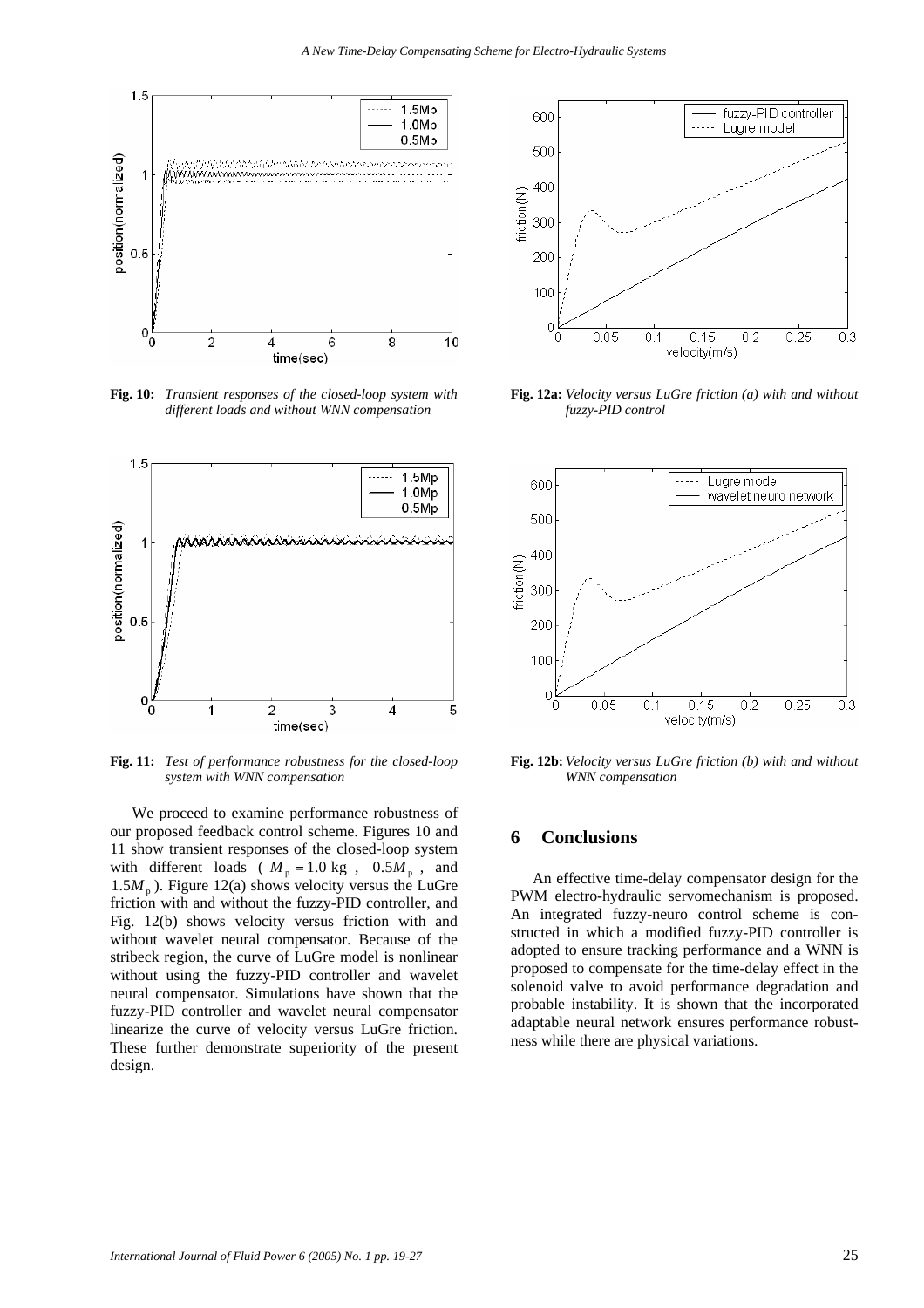# **References**

- **Agrawal, A. K., Yang, J. N.** and **Kosaka, H.** 1999. Effect of actuator dynamics and fixed time-delay on the stability of actively controlled structures. *Proceedings of American Control Conference*, Vol. 1, pp. 510-514, San Diego, CA.
- **Astrom, K. J., Hang, C. C. and Lim, B. C. 1994. A** new Smith predictor for controlling a process with an integrator and long dead time. *IEEE Transactions on Automatic Control*, Vol. 39, pp. 343–345.
- **Chen, C. L.** and **Jong, M. J.** 1993. Fuzzy predictive control for the time-delay system. *Proceedings of the Second IEEE International Conference on Fuzzy Systems*, Vol. 1, pp. 236-240.
- **Cominos, P.** and **Munro, N.** 2002. PID controllers: recent tuning methods and design to specification. *Proceedings of IEE Control Theory and Applications*, Vol. 149, pp. 46-53.
- **Daubechise, I.** 1990. The wavelet transform, timefrequency localization and signal analysis. *IEEE Transactions on Information Theory*, Vol. 36, pp. 961-1005.
- **Dorf, R. C. and Bishop, R. H.** 1995. *Modern Control Systems.* Addision Wesley.
- **Gamble, J. B. and Vaughan, N. D.** 1996. Comparison of sliding mode control with state feedback and PID control applied to a proportional solenoid valve. *ASME Transactions on Dynamic Systems, Measurement, and Control*, Vol. 118, pp. 434-438.
- **Ho, H. F., Wong, Y. K.** and **Rad, A. B.** 2001. Adaptive neuro-fuzzy control of systems with time delay. *IFSA World Congress and 20th NAFIPS International Conference*, Vol. 2, pp. 1044-1049, Hong Kong.
- **Huang, J. J.** and **DeBra, D. B.** 2002. Automatic Smith-Predictor Tuning Using Optimal Parameter Mismatch. *IEEE Transactions on Control Systems Technology*, Vol. 10, pp. 447-459.
- **Huang, Y. J.** and **Wang, Y. J.** 2000. Limit cycle analysis of electro-hydraulic control systems with friction and transport delay. *Proceedings of the 3rd World Congress on Intelligent Control and Automation*, pp. 3306-3311, Hefei, China.
- Jinhua, X. and Ho, D. W. C. 1999. Adaptive wavelet networks for nonlinear system identification. *Proceedings of American Control Conference*, Vol. 5, pp. 3472 –3473, San Diego, CA.
- **Kajima, T.** and **Kawamura, Y.** 1995. Development of a high-speed solenoid valve: investigation of solenoids. *IEEE Transactions on Industrial Electronics*, Vol. 42, pp. 1-8.
- **Majhi, S.** and **Atherton, D. P.** 1998. A new Smith predictor and controller for unstable and integrating processes with time delay. *Proceedings of the 37th IEEE Conference on Decision and Control*, Vol. 2, pp. 1341-1345, Tampa, FL.
- **Majhi, S.** and **Atherton, D. P.** 1999. Modified Smith predictor and controller for processes with time delay. *Proceedings of IEE Control Theory and Applications*, Vol. 146, pp. 359-366.
- **Malagut, F.** and **Pregnolato, E.** 2002. Proportional control of on/off solenoid operated hydraulic valve by nonlinear robust controller. *Proceedings of IEEE International Symposium on Industrial Electronics*, Vol. 2, pp. 415-419, Ferrara, Italy.
- **Mallet, S. G.** 1984. A theory for multi-resolution signal decomposition: the wavelet representation. *IEEE Transactions on Pattern Analysis and Machine Intelligent*, Vol. 11, pp. 723-736.
- **MATLAB.** 1998. *Using SIMULINK and Stateflow in Automotive Application.* The MathWorks Inc, Massachusetts.
- **Morari, M.** and **Zafiriou, E.** 1989. *Robust Process Control* Prentice-Hall, Englewood Cliffs, NJ.
- **Rahman, M. F., Cheung, N. C. and Lim, K. W. 1996.** Position Estimation in solenoid actuators. *IEEE Transactions on Industry Applications*, Vol. 32, pp. 552-559.
- **Vaughan, N. D.** and **Gamble, J. B.** 1996. The modeling and simulation of a proportional solenoid valve. *ASME Transactions on Dynamic Systems, Measurement, and Control*, Vol. 118, pp. 120-125.
- Yonghong, T. and Keyser, R. D. 1994. Auto-tuning PID control using neural predictor to compensate large time-delay. *Proceedings of the 3rd IEEE Conference on Control Applications*, Vol. 2, pp. 1429-1434, Linkoping, Sweden.
- **Zhang, J., Walter, G. G.** and **Lee, W. N. W.** 1995. Wavelet neural networks for Function Learning. *IEEE Transactions on Signal Processing*, Vol. 43, pp. 1485-1497.
- **Zhang,** W. D. and **Xu, X. M.** 1999. Simple predictor for processes with time delay. *Proceedings of the American Control Conference*, Vol. 2, pp. 822-826, San Diego, CA.
- **Zhang, W. D., Sun, Y. X.** and **Xu, X. M**. 1996. Modified PID controller based on H∞ theory. *Proceedings of IEE International Conference on Industrial Technology*, pp. 9-12, Shanghai, China.